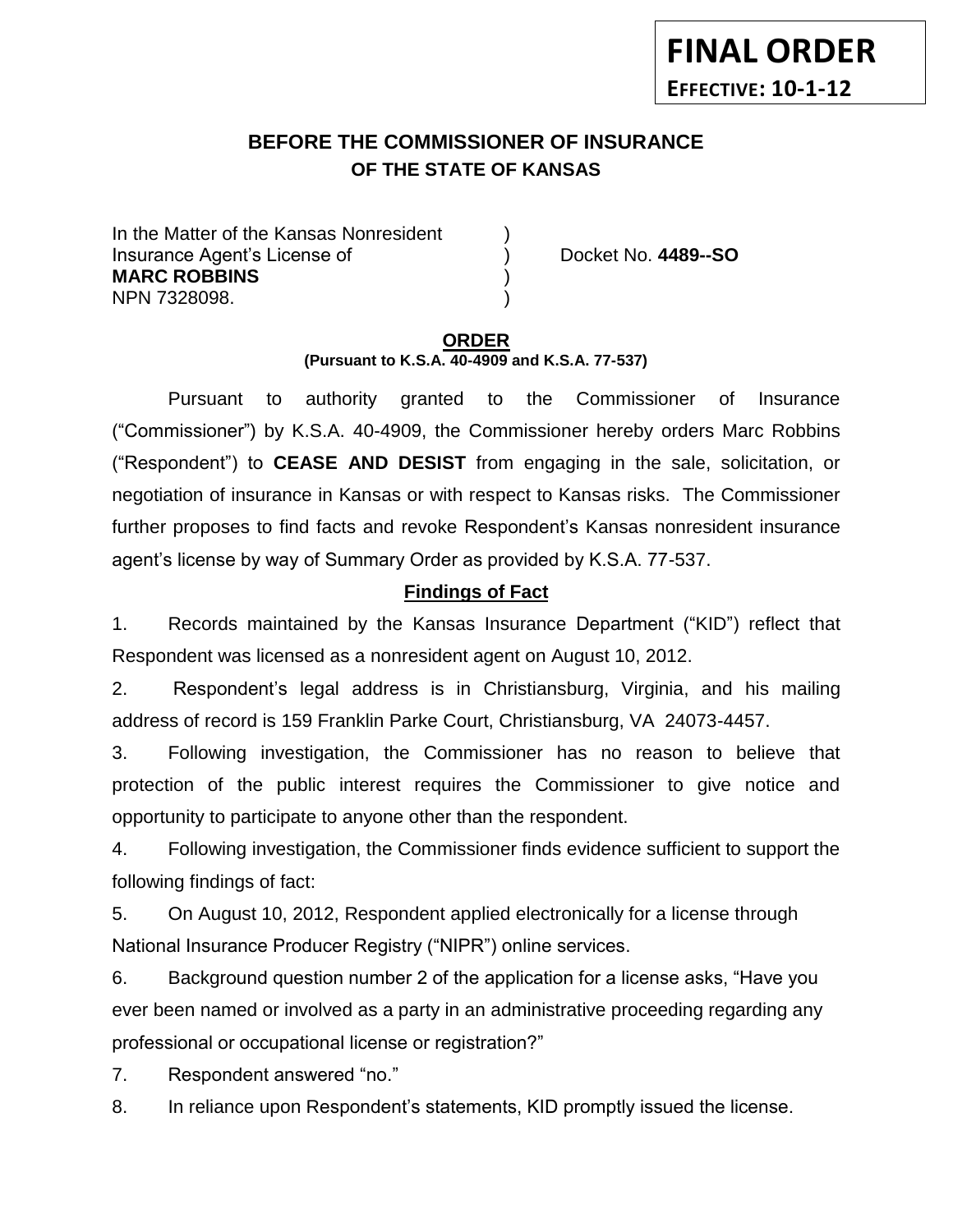9. On August 29, 2012, Respondent's employer notified KID of two disciplinary actions and included Respondent's statement explaining why Respondent did not disclose the actions on his application.

10. By Consent Order dated July 6, 2009, Respondent permanently surrendered his license for cause to the Ohio Superintendent of Insurance based on his alleged forgery of a signature on an addendum regarding waiver of premium on a life insurance policy.

11. By Consent Order dated and effective September 10, 2009, the Kentucky Insurance Commissioner revoked Respondent's license by default on grounds of forgery of documents and violation of Kentucky insurance law, regulation, or order of the Commissioner.

12. Despite the clear terms of the agreement Respondent signed with the Ohio Department of Insurance and the clear Order issued by the Kentucky Insurance Commissioner, Respondent contends he thought the matters were "dropped" and he could reapply in both states in the future.

### **Applicable Law**

13. K.S.A. 2011 Supp. 40-4909(a) provides, in relevant part:

"The commissioner may deny, suspend, revoke or refuse renewal of any license issued under this act if the commissioner finds that the applicant or license holder has:

(1) Provided incorrect, misleading, incomplete or untrue information in the license application. . . .

(3) Obtained or attempted to obtain a license under this act through misrepresentation or fraud. . . .

(8) Used any fraudulent, coercive, or dishonest practice, or demonstrated any incompetence, untrustworthiness or financial irresponsibility in the conduct of business in this state or elsewhere. . . .

(10) Forged another person's name to . . . any document related to an insurance transaction." K.S.A. 2011 Supp. 40-4909(a).

14. The Commissioner may revoke any license issued under the Insurance Agents Licensing Act if the Commissioner finds that the interests of the insurer or the insurable interests of the public are not properly served under such license. K.S.A. 2011 Supp. 40-4909(b).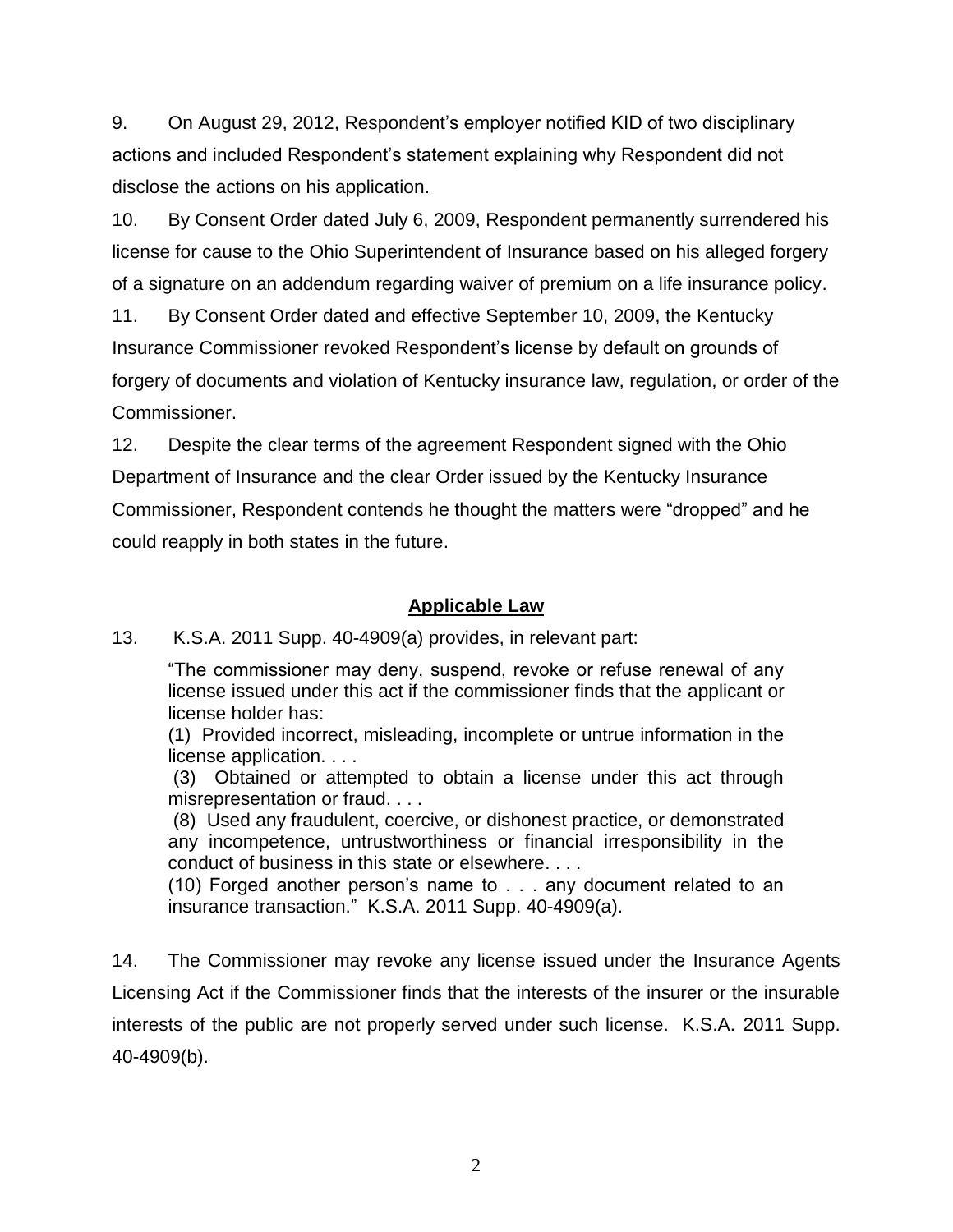#### **Conclusions of Law**

15. The Commissioner has jurisdiction over Respondent as well as the subject matter of this proceeding, and such proceeding is held in the public interest.

16. The Commissioner finds Respondent submitted an incomplete and incorrect application for a license, and based on that fact, Respondent's license may be revoked pursuant to K.S.A. 40-4909(a)(1).

17. Based on the same facts, the Commissioner finds that Respondent's license may be revoked pursuant to K.S.A. 40-4909(a)(3) because Respondent obtained the license through misrepresentation.

18. The Commissioner finds, based on the Kentucky and Ohio orders, that Respondent's license may be revoked pursuant to K.S.A. 40-4909(a)(8) because Respondent has used dishonest practices and demonstrated incompetence, untrustworthiness, or financial irresponsibility in business and pursuant to K.S.A. 40- 4909(a)(10) because Respondent has forged another person's name to a document related to an insurance transaction.

19. Based on the foregoing findings, the Commissioner concludes that sufficient grounds exist for the revocation of Respondent's insurance agent's license pursuant to K.S.A. 40-4909(a).

20. The Commissioner further concludes Respondent's license may be revoked pursuant to K.S.A. 40-4909(b) because such license is not properly serving the interests of the insurer and the insurable interests of the public.

21. Based on the facts and circumstances set forth herein, it appears that the use of summary proceedings in this matter is appropriate, in accordance with the provisions set forth in K.S.A. 77-537(a), in that the use of summary proceedings does not violate any provision of the law, the protection of the public interest does not require the KID to give notice and opportunity to participate to persons other than Respondent, and after investigation, KID believes in good faith that the allegations will be supported to the applicable standard of proof.

#### **Policy to be Served**

22. Before issuing an insurance agent license, the Commissioner must determine that the applicant is qualified and has not committed any act that would be grounds for

3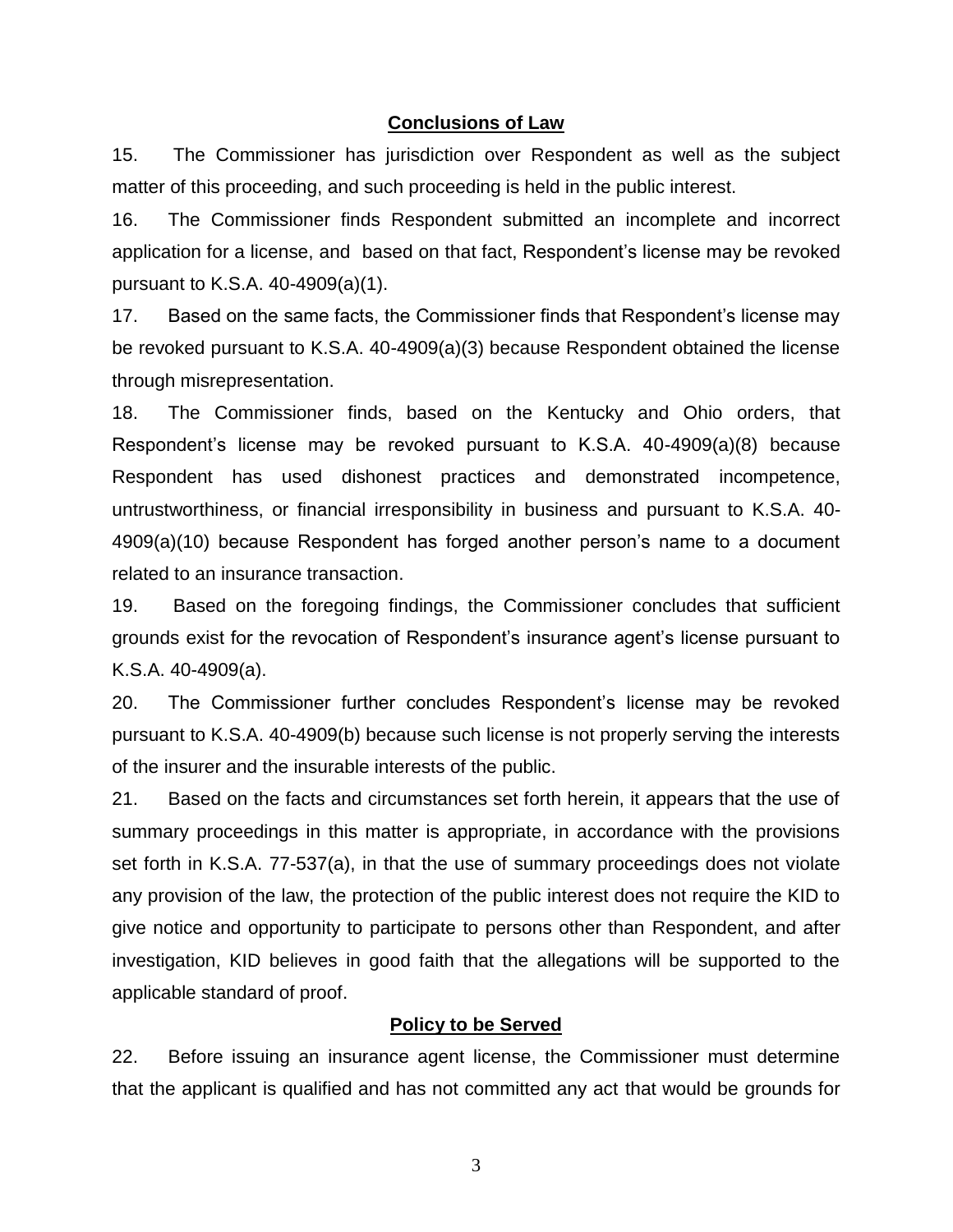denial, suspension, or revocation. K.S.A. 40-4905(b). Further, the Commissioner may revoke any license issued under the Insurance Agents Licensing Act if the Commissioner finds that the interests of the insurer or the insurable interests of the public are not properly served under the license. The following action is necessary and appropriate to promote the security and integrity of the insurance business and protect insurance consumers by licensing, or continuing to license, persons or entities to sell, solicit, or negotiate insurance in the State of Kansas only if their conduct indicates they are both qualified and trustworthy.

**IT IS THEREFORE ORDERED BY THE COMMISSIONER OF INSURANCE THAT** the Kansas nonresident insurance agent's license of **MARC ROBBINS** is hereby **REVOKED. It is further ordered,** that **MARC ROBBINS** shall **CEASE and DESIST** from the sale, solicitation, or negotiation of insurance, doing any act toward the sale, solicitation, or negotiation of insurance, and/or receiving compensation deriving from the sale, solicitation, or negotiation of insurance in Kansas or on Kansas risks through business conducted on and after the effective date of this order.

**It is further ordered**, pursuant to KSA 77-415(b)(2)(A), that this order is designated by KID as precedent.

**IT IS SO ORDERED THIS \_\_12th\_\_ DAY OF SEPTEMBER 2012, IN THE CITY OF TOPEKA, COUNTY OF SHAWNEE, STATE OF KANSAS.**



\_/s/ Sandy Praeger\_\_\_\_\_\_\_\_\_\_\_\_\_\_\_\_ Sandy Praeger Commissioner of Insurance

BY:

\_/s/ Zachary J.C. Anshutz\_\_\_\_\_\_\_\_\_\_\_ Zachary J.C. Anshutz General Counsel